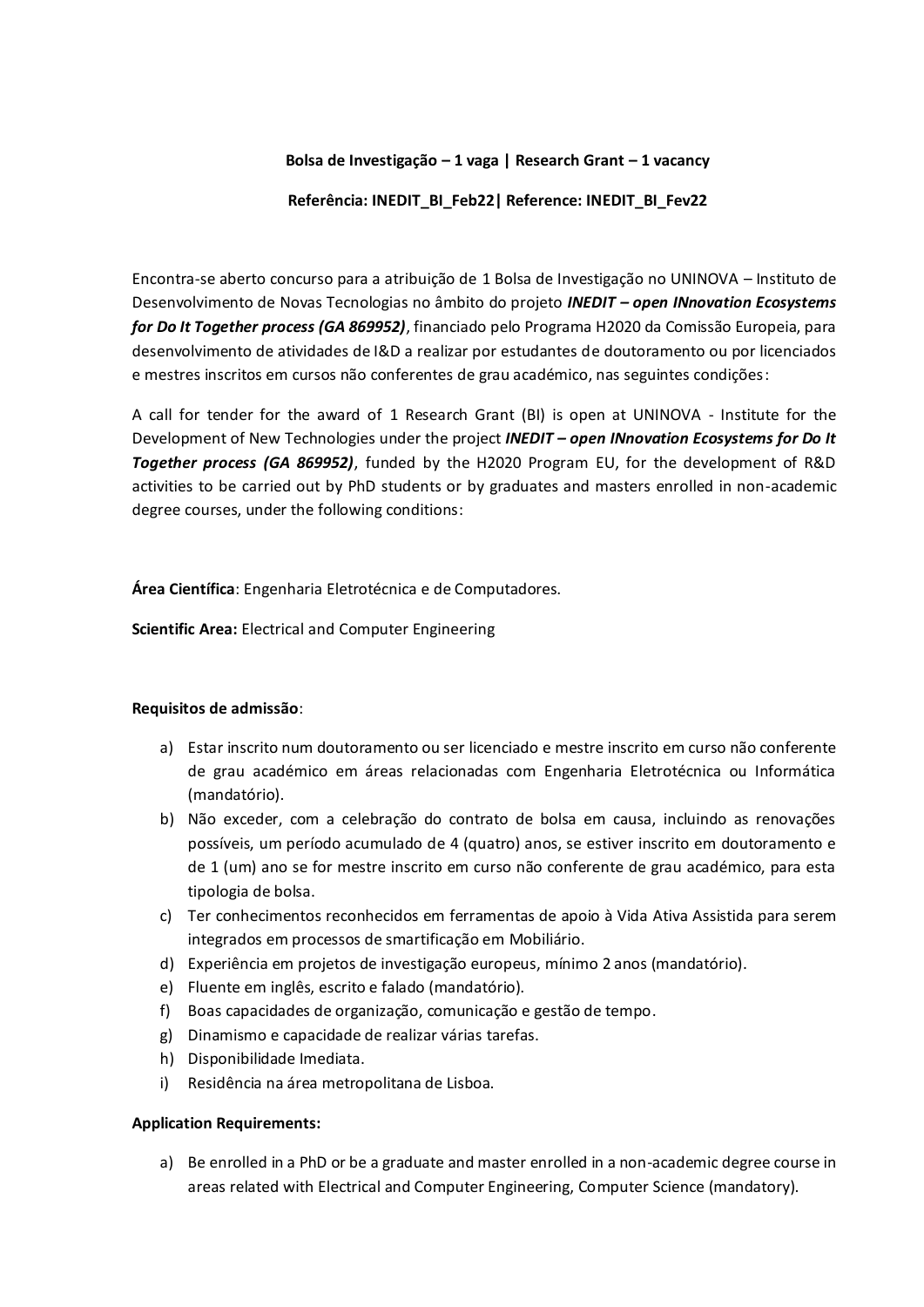- b) Not exceed, with the conclusion of the scholarship contract in question, including possible renewals, a cumulative period of 4 (four) years if you are enrolled in a Doctorate and 1 (one) year if you are a master enrolled in a non-academic degree for this type of scholarship.
- c) Have recognised knowledge in supporting tools for Active Assisted Living to be integrated in smartification processes in furniture.
- d) Experienced in European research projects, minimum 2 years (mandatory).
- e) Fluent in English, written and spoken (mandatory).
- f) Good organization, communication and time management skills.
- g) Dynamism and ability to perform different tasks.
- h) Immediate availability.
- i) Residence in the Metropolitan Area of Lisbon.

# **Plano de trabalhos**:

- Participação em Reuniões de Projectos.
- Trabalho nos seguintes WP do projeto:
	- o WP 3 T3.5 Integration of the Open Manufacturing enablers
	- $\circ$  WP4 T4.2. Model the ideal framework supporting OMDF specifications for furniture - T4.3. Technological and organizational development of the future use cases
	- o WP6 Use cases experiments demonstration and evaluation
- O trabalho está relacionado as especificações e modelagem de procedimentos de smartificação em mobiliário. Adicionalmente, é necessário conhecer iniciativas de colaboração em massa, como por exemplo no estabelecimento de ecossistemas DIH para auxiliar na implementação da smartificação OMDF (Open Manufacturing Demonstration Facility)

# **Workplan:**

- Participation in Project Meetings.
- Work to be performed under the following project workpackages:
	- o WP 3 T3.5 Integration of the Open Manufacturing enablers
	- $\circ$  WP4 T4.2. Model the ideal framework supporting OMDF specifications for furniture
		- T4.3. Technological and organizational development of the future use cases
	- o WP6 Use cases experiments demonstration and evaluation
- The work is related to specifications and modelling of smartification procedures in furniture. Additionally it is needed to know about mass collaborative initiatives as in their relation in DIH ecosystems establishment to help in the implementation of the smartification OMDF (Open Manufacturing Demonstration Facility) .

**Legislação e regulamentação aplicável**: Estatuto do Bolseiro de Investigação Científica, aprovado pela Lei nº 40/2004, de 18 de agosto, alterado e republicado pelo Decreto-Lei nº 202/2012, de 27 de agosto, alterado pelo Decreto-Lei nº 233/2012, de 29 de outubro, pela Lei nº 12/2013, de 29 de Janeiro e pelo Decreto-Lei nº 123/2019, de 28 de Agosto.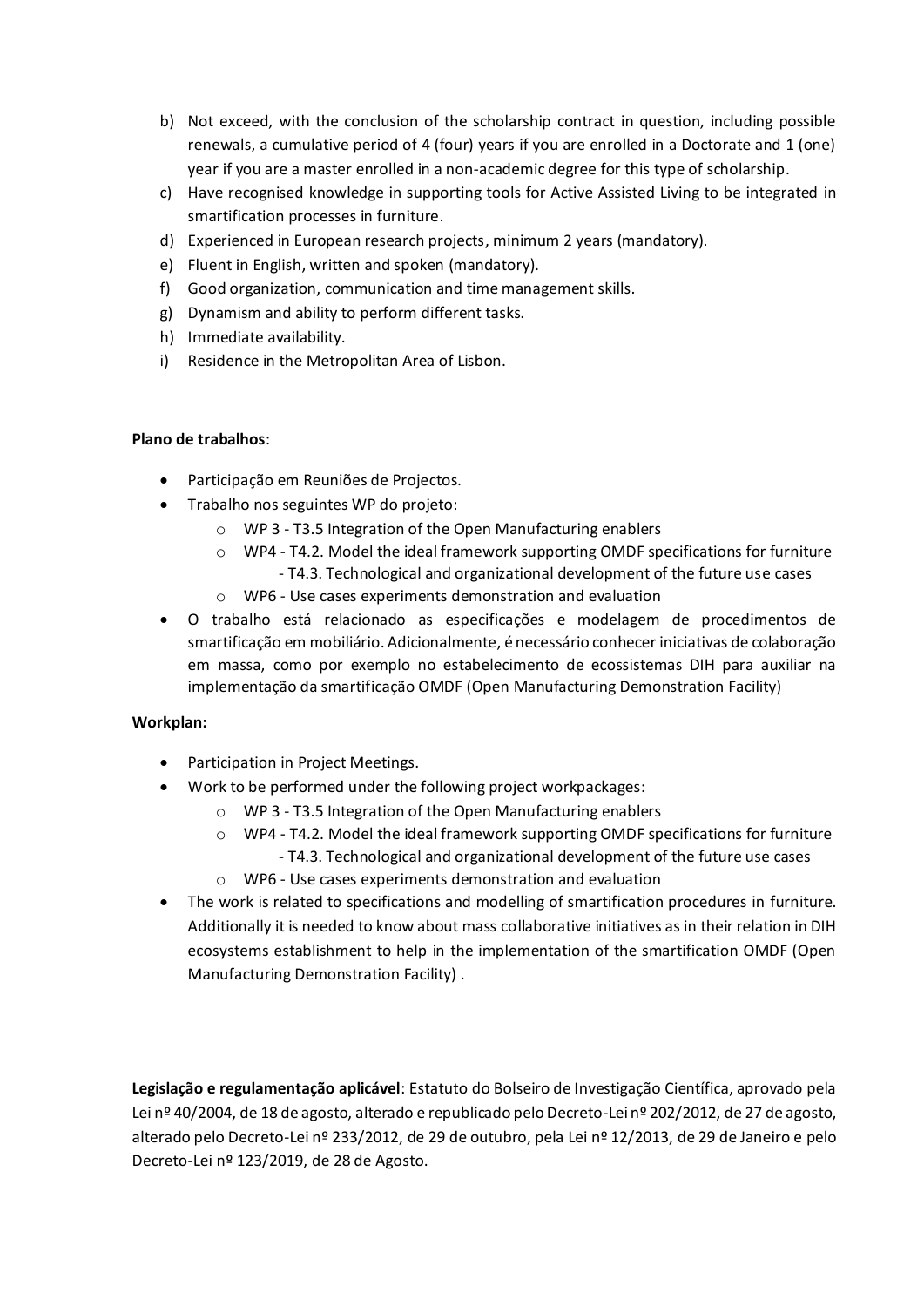**Legislation and applicable regulations**: Statute of the Scientific Research Fellow, approved by Law No. 40/2004, of 18 August, amended and republished by Decree-Law No. 202/2012, of 27 August and amended by Decree-Law No. 233/2012, of 29 October, by Law No. 12/2013, of 29 January and by Decree-Law No. 123/2019, of 28 August.

**Local de trabalho**: O trabalho será desenvolvido no CTS, nas instalações do UNINOVA, noutras instalações situadas no Campus da FCT/NOVA e/ou noutras instalações eventualmente necessárias para a sua execução, sob a orientação científica do Professor Doutor Ricardo Luís Rosa Jardim Gonçalves.

**Workplace:** The work will be carried out in CTS at UNINOVA's facilities, in other facilities located at the FCT/NOVA Campus and/or in other facilities that may be necessary for its execution, under the scientific guidance of Professor Ricardo Luís Rosa Jardim Gonçalves.

**Duração das bolsas**: A bolsa terá a duração de 6meses, com início previsto em março de 2022 e poderá ser renovada durante a vigência do projeto. O contrato de bolsa e as eventuais renovações não poderão nunca ultrapassar o período mencionado na alínea b) dos requisitos de admissão.

**Duration of the scholarship**: The scholarship will have duration of 6 months, starting on March 2022 and may be renewed during the term of the project. The scholarship contract and any renewals may never exceed the period referred to in point (b) of the admission requirements

**Valor do subsídio de manutenção mensal**: O montante da bolsa corresponde a um valor mínimo de 1 104,64 EUR conforme tabela de valores das bolsas atribuídas pelo UNINOVA. A bolsa será paga mensalmente no último dia útil de cada mês por transferência bancária. O correspondente Seguro Social Voluntário (SSV) será adicionado ao valor da bolsa, se requerido pelo bolseiro, assim como um seguro de acidentes pessoais.

**Amount of monthly maintenance allowance**: The minimum amount of the scholarship corresponds to € 1 104,64 according to the table of values assigned by UNINOVA. The scholarship will be paid monthly on the last business day of each month by bank transfer. The corresponding "voluntary social insurance (SSV)" (if required by the scholar) will be added to the scholarship amount, as well as personal accident insurance.

**Métodos de seleção**: Os métodos de seleção a utilizar serão os seguintes:

### 1ª Fase – Análise curricular (AC)

Caso a análise do curriculum não satisfaça os requisitos de admissão, ou que a avaliação da mesma seja inferior a 75%, a candidatura é automaticamente rejeitada e o candidato não passa à segunda fase de seleção.

# 2ª Fase – Entrevista (E)

A avaliação final (AV) terá em conta o seguinte cálculo: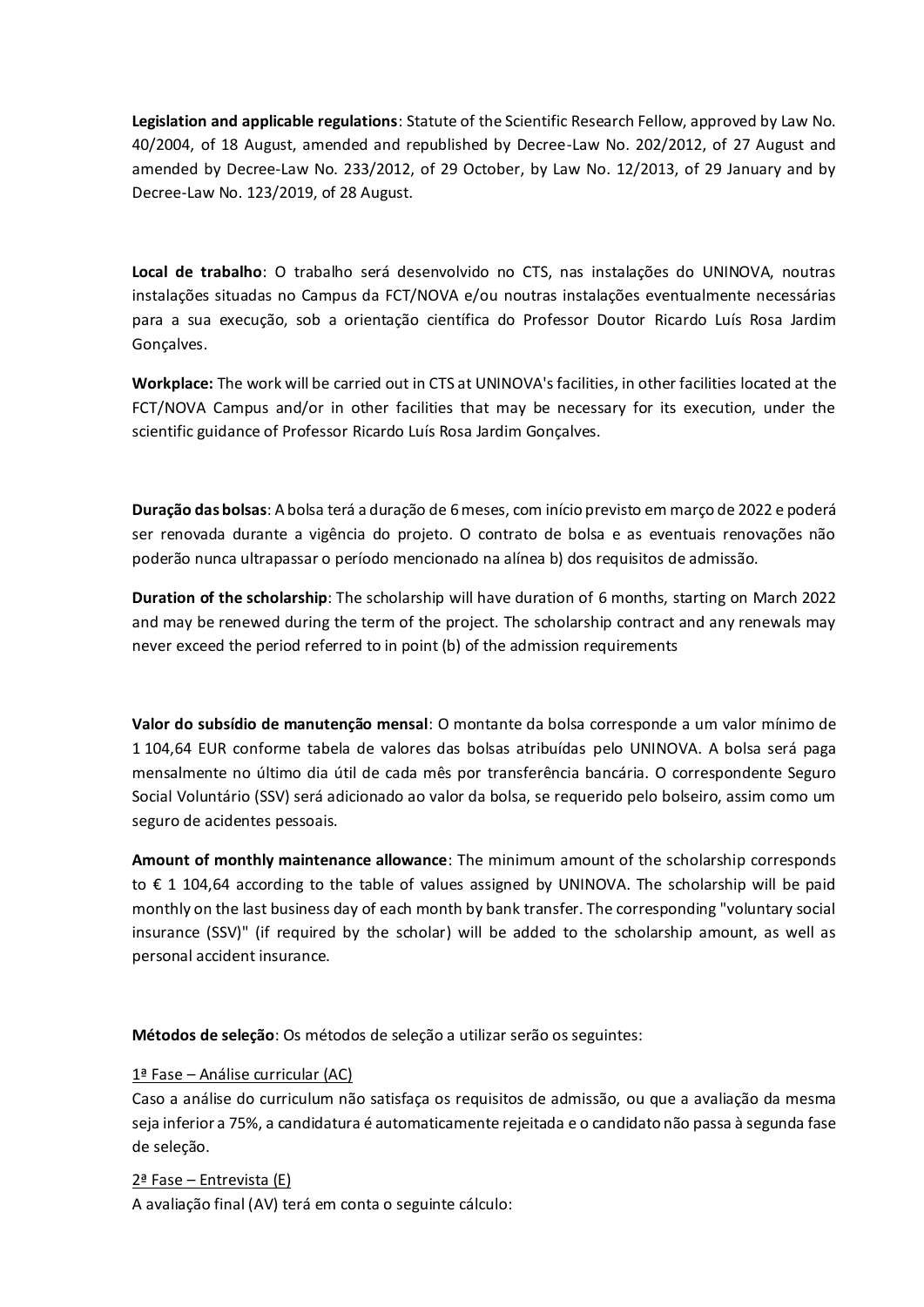$$
AV = 0.6 * AC + 0.4 * E
$$

**Selection methods**: The selection methods to be used will be as follows:

### 1st Phase - Curricular analysis (AC):

If the curriculum analysis does not meet the admission requirements, or the grade is less than 75%, the application is automatically rejected and the candidate does not go through for the second selection phase.

2nd Phase - Interview (E): The final evaluation (AV) will consider the following calculation:

$$
AV = 0.6 * AC + 0.4 * E
$$

## **Composição do Júri de Seleção**:

- Ricardo Luís Rosa Jardim Gonçalves.
- João Francisco Alves Martins.
- João Filipe dos Santos Sarraipa.

## **Composition of the Selection Jury:**

- Ricardo Luís Rosa Jardim Gonçalves
- João Francisco Alves Martins.
- João Filipe dos Santos Sarraipa.

**Forma de publicitação/notificação dos resultados**: Os resultados finais da avaliação serão publicitados, através de lista ordenada alfabeticamente, afixada em local visível e público do UNINOVA – Instituto de Desenvolvimento de Novas Tecnologias, sendo os candidatos aprovados notificados através de email.

**Form of advertising / notification of results**: The results of the evaluation will be published, through an alphabetically ordered list, posted in a visible and public place at UNINOVA - Institute for the Development of New Technologies, with approved candidates notified via email.

**Prazo de candidatura e forma de apresentação das candidaturas**: O concurso encontra-se aberto no período de 1 a 15 de fevereiro de 2022.

As candidaturas devem ser formalizadas, obrigatoriamente, através do envio de carta de candidatura acompanhada dos seguintes documentos: Curriculum Vitae, Certificado de Habilitações de todos os graus académicos obtidos com média final e com as classificações em todas as disciplinas realizadas, cópia de documento de identificação e outros documentos que atestem o relatado no CV.

As candidaturas deverão ser entregues na sala 1.1.16, no edifício UNINOVA, ou submetidas por email para[: recrutamento@uninova.pt](mailto:recrutamento@uninova.pt) e para [gestprojuni@uninova.pt](mailto:gestprojuni@uninova.pt) com o assunto **INEDIT\_BI\_Fev22.**